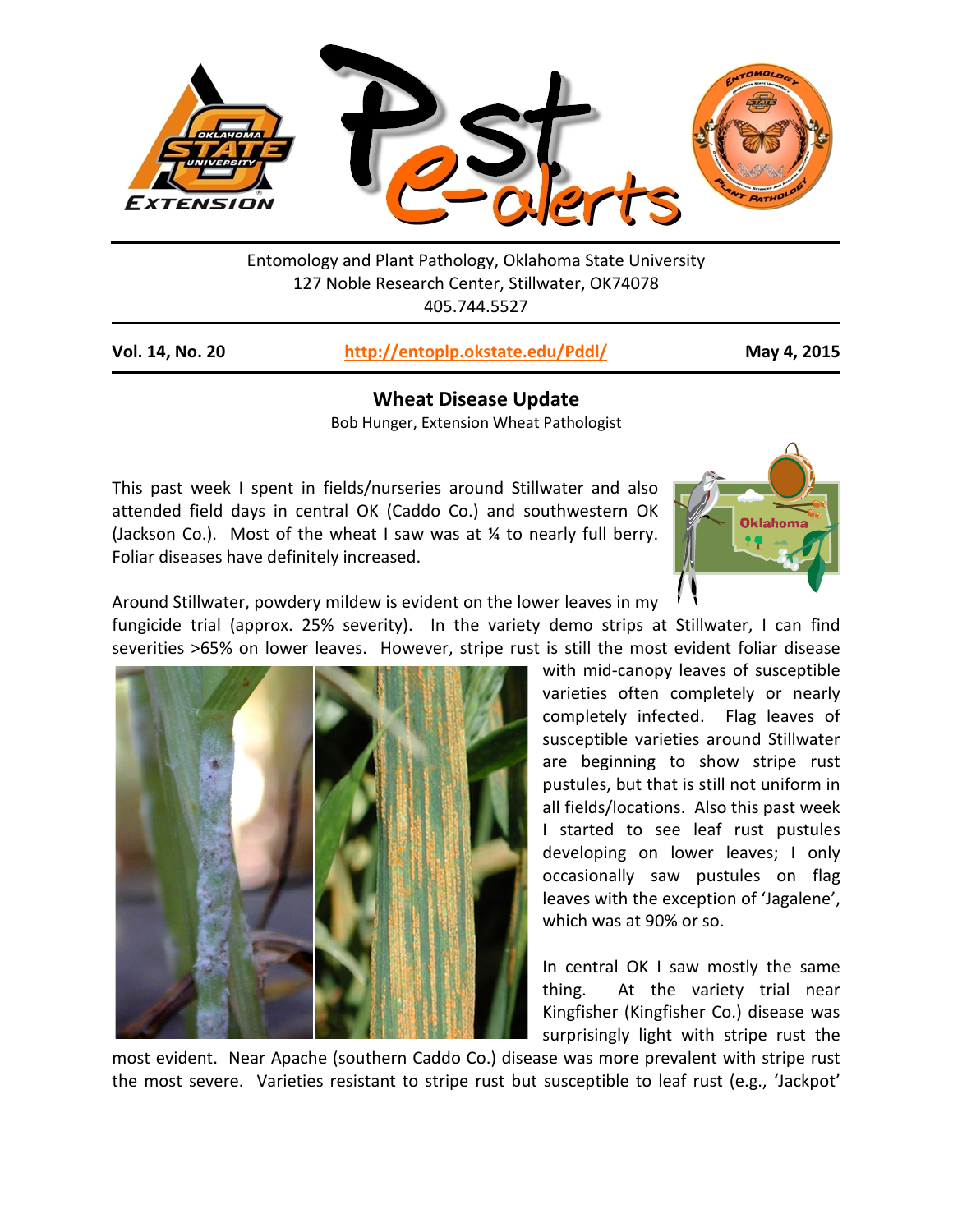were beginning to show more leaf rust pustules). Tan spot also was evident at this variety trial as it is a no-till field.

In southwestern OK (near Altus), stripe rust was severe (90% or so) on the flag leaves of susceptible varieties such as 'Ruby Lee', 'Everest', and 'Garrison'. Varieties with resistance to stripe rust such as 'Gallagher', and 'Billings' showed little sporulation but loss of some green tissue due to the hypersensitive reaction (HR). 'Greer' showed no stripe rust and no necrosis due to the HR. Here again, a variety like Jackpot showed no stripe rust, but leaf rust was at a moderate level. An interesting observation here was made by Dillon Butchee (Helena Chemical Rep), who noticed stripe rust sporulating inside the glumes of susceptible varieties, which I have seen only occasionally in Oklahoma.

In more northern OK, Greg Highfill (Extension Educator, Woods Co. – near Alva) indicated he has seen small amounts of stripe rust in the border of the test plot near Alva. Although temperature is increasing, the forecast for next



week is highs only in the low to mid 80s with Tuesday-Thursday being rainy again. These temps will be lower in northern and northwestern OK. Hopefully the rain will continue, but these conditions will favor continued spread and increase of particularly leaf rust. For most of Oklahoma, I believe wheat is past or quickly approaching the point where a fungicide can no longer be applied. For a discussion of this, see ["CR-7668 Foliar Fungicides and Wheat](http://pods.dasnr.okstate.edu/docushare/dsweb/Get/Document-4987/CR-7668web.pdf)  [Production in Oklahoma –](http://pods.dasnr.okstate.edu/docushare/dsweb/Get/Document-4987/CR-7668web.pdf) April, 2015," which is available at [http://osufacts.okstate.edu.](http://osufacts.okstate.edu/)

Finally, the diagnostic lab continues to receive samples testing positive for Wheat streak mosaic virus. For information on mite-transmitted diseases, I refer you to **EPP-7328 Wheat Streak** Mosaic, High Plains Disease, and Triticum Mosaic: Three Virus Diseases of Wheat in Oklahoma also available at [http://osufacts.okstate.edu.](http://osufacts.okstate.edu/)



**Nebraska**: Dr. Stephen Wegulo (Extension Plant Pathologist; Univ of Nebraska), 28-Apr-2015: "Yesterday I surveyed wheat fields in south central and southeast Nebraska. Stripe rust was widespread (prevalence of >70%) in the southernmost tier of counties. Incidence ranged from about 15% to > 80% in some fields. Severity was mostly trace to low (< 10%), although a few isolated leaves had >50% severity

(see attachment). Growth stage was mostly Feekes 6; in a few fields it was Feekes 6 to 8, and in two irrigated fields wheat was in the boot stage. These two irrigated fields apparently had been sprayed and there was no stripe rust in them, but I was able to find some leaves on which stripe rust development was stopped by the fungicide spray. There was severe winter kill in